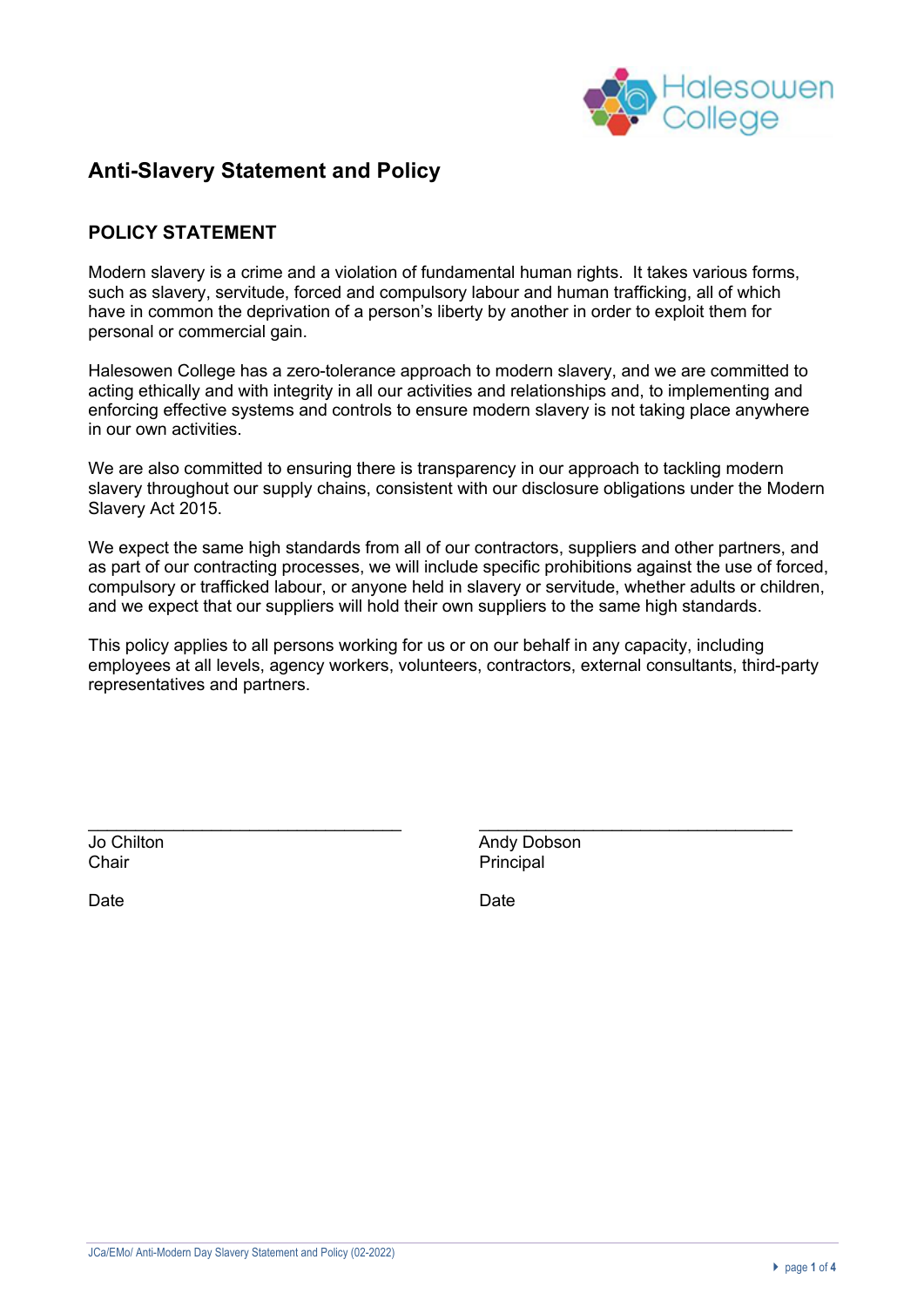#### **Background**

The Modern Slavery Act 2015 required the organisation to make public the efforts made to develop transparent supply chains and recognise responsibilities in eradicating this crime.

As part of the safeguarding responsibilities, the College must recognise the potential impact of modern day slavery and human tracking; report concerns and take action as required.

The College has a responsibility to be alert to the risks, however small, in its activities and in the wider supply chain.

#### **The Current Duty**

Section 54 of the Modern Slavery Act 2015, requires commercial organisations with a total annual turnover of at least £36 million to prepare a slavery and human trafficking statement for each financial year. The statement must set out the steps that the organisation has taken to ensure that slavery and human trafficking is not taking place in any of its supply chains, and in any part of its own business. There is no duty to take any such steps, only to publish a statement; an organisation can comply with the duty by publishing a statement confirming that it has not taken any steps.

Our policy statement is published on the website, with a link to it from the homepage.

### **Principal Risks**

The key risks to the College would be:

- **Failure to fulfil statutory and moral responsibilities in the safeguarding of students which** includes modern slavery, human trafficking and violation of human rights.
- **T** Trading with a contractor or sub-contractor using slavery/forced labour including human trafficking or child labour and/or where workplace conditions such as working hours and health and safety are inadequate. This is an increased risk where the supply chain is multi-layered and/or in sourcing goods and services from parts of the developing world.
- **Not having clear and well-communicated policies and procedures for concerns to be raised** and addressed.
- **Failure to train key staff, and raise awareness throughout College.**

The risk register contains a section on modern slavery.

As part of the initiative to identify and mitigate risk:

- **Clear and accessible policies for procurement and safeguarding;**
- **M** Without compromising value for money, wherever possible the College builds professional relationships with local suppliers and always makes clear the expectations of business behaviour;
- **Mith national or international supply chains the point contact should, wherever possible, be** with a UK branch;
- **As part of the tender process the College requests the company's anti-slavery policy** statement should they be in scope;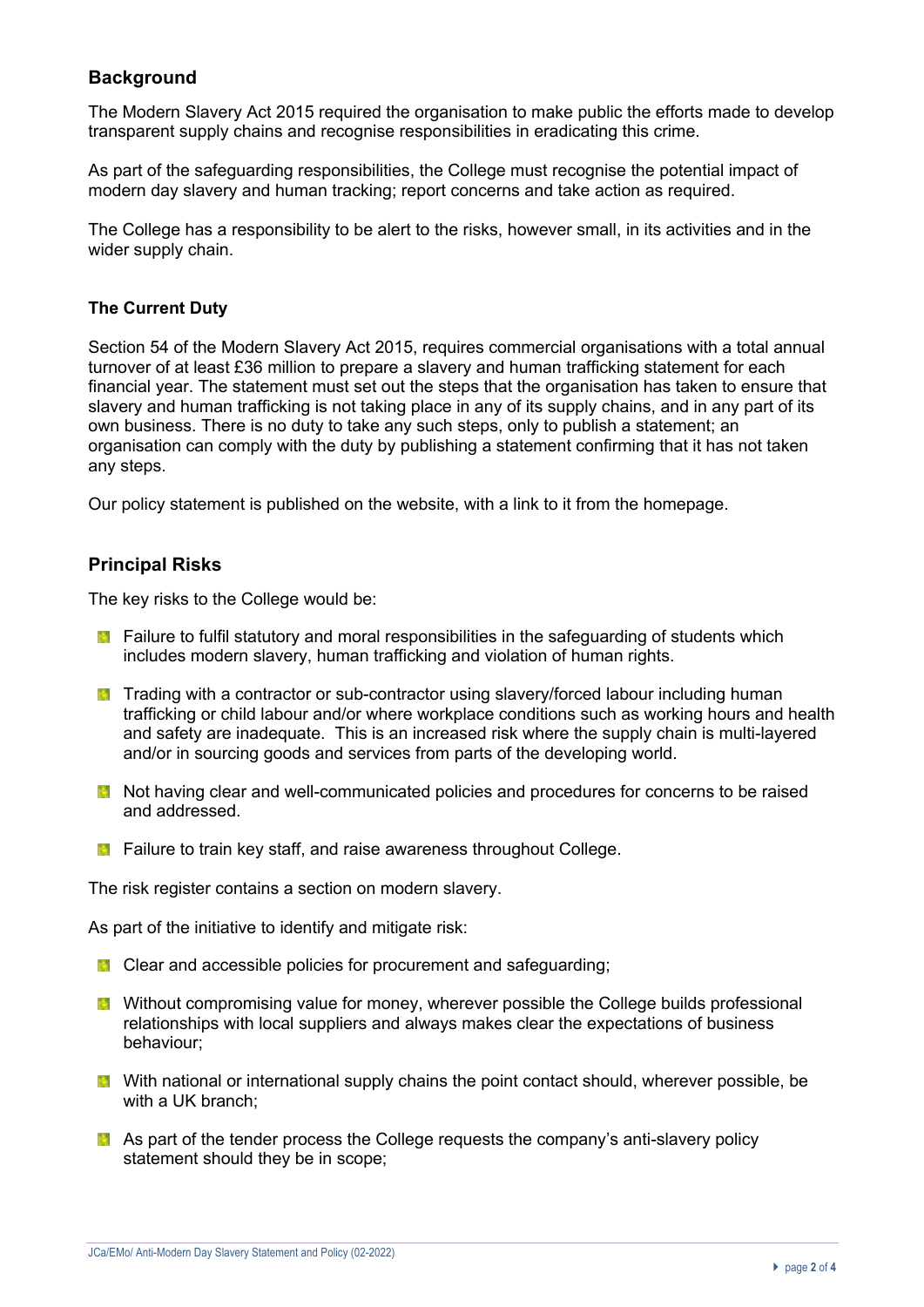**E** Systems to encourage the reporting of concerns and the protection of whistleblowers are in place. Concerns regarding the supply chain and/or procurement practices should be made to the Vice Principal/Chief Operating Officer. Safeguarding concerns should be made in accordance with the College policy.

#### **Responsibility for the Policy**

The College has overall responsibility for ensuring this policy complies with our legal and ethical obligations, and that all those under our control comply with it.

The College has primary and day-to-day responsibility for implementing this policy, monitoring its use and effectiveness, dealing with any queries about it, and auditing internal control systems and procedures to ensure they are effective in countering modern slavery.

Management at all levels are responsible for ensuring those reporting to them understand and comply with this policy and are given adequate and regular training on it and the issue of modern slavery in supply chains.

Staff are invited to comment on this policy and suggest ways in which it might be improved. and should be addressed to a member of the College Leadership Team.

#### **Compliance with the policy**

All staff must read, understand and comply with this policy.

The prevention, detection and reporting of modern slavery in any part of our business or supply chains is the responsibility of all staff.

All staff must notify their line manager as soon as possible if it is believed or suspected that a conflict with this policy has occurred or may occur in the future.

Staff are encouraged to raise concerns about any issue or suspicion of modern slavery in any parts of our business or supply chains of any supplier tier at the earliest possible stage.

If you believe or suspect a breach of this policy has occurred or that it may occur, you must notify your line manager or report it in accordance with the Whistleblowing Policy as necessary as soon as possible.

The College will aim to encourage openness and will support anyone who raises genuine concerns in good faith under this policy, even if they turn out to be mistaken. We are committed to ensuring no one suffers any detrimental treatment as a result of reporting in good faith their suspicion that modern slavery of whatever form is or may be taking place in any part of our own activities or in any of our supply chains.

#### **Communication & Awareness of this Policy**

Our zero-tolerance approach to modern slavery must be communicated to all suppliers, contractors and partners at the outset of our business relationship with them and reinforced as appropriate thereafter.